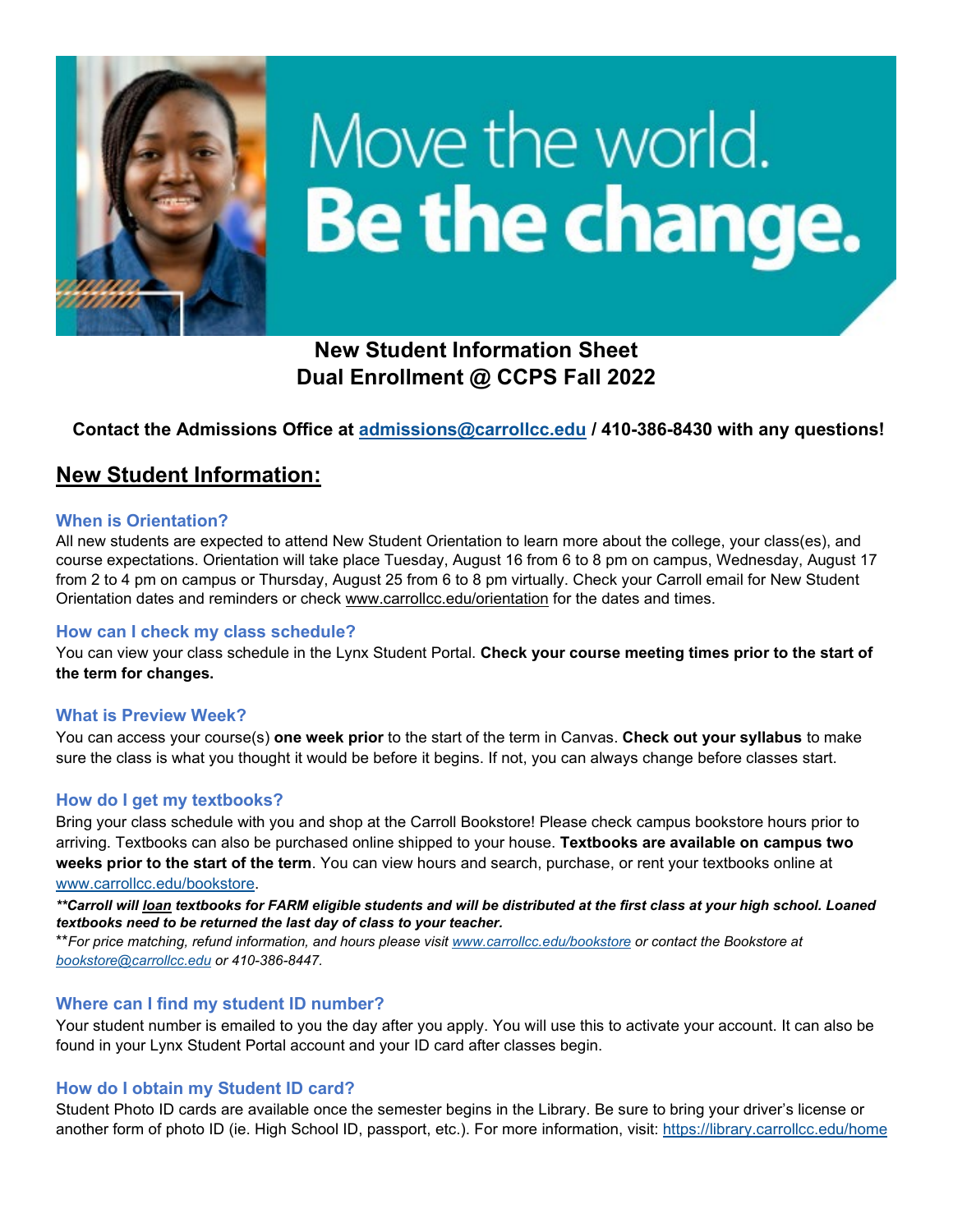# **What are the important dates for the Fall Term?**

Day to day, the CCPS calendar will be honored for early dismissals, days off, inclement weather closures/delays, etc.

| <b>Term</b>      | <b>Start Date</b> | <b>Refund Deadline</b> | <b>Audit/Withdrawal Deadline</b> | <b>End Date</b> |
|------------------|-------------------|------------------------|----------------------------------|-----------------|
| Fall Dual @ CCPS | September 6       | September 15           | November 30                      | January 27      |

## **How can I request Disability Support Services?**

 Office of ADA/Disability Support Services. Students enrolled in CCC courses being taught on site at CCPS who would be eligible for accommodations on the basis of their existing IEP/504 plans would be eligible to receive postsecondary-appropriate accommodations through Carroll's

 Please contact Kiersten Meyers, Assistant Director, Disability Support Services @ 410-386-8329 or [kmeyers@carrollcc.edu](mailto:kmeyers@carrollcc.edu) to schedule a time to meet and discuss reasonable accommodations for your college class.

More information visit<https://www.carrollcc.edu/Disability/>

# **Tuition Dual Enrollment @ CCPS ONLY**

| <b>Credits</b> | <b>Regular Tuition</b> | <b>CCPS Student Cost</b> |
|----------------|------------------------|--------------------------|
|                | 408.00                 | 275.40                   |
|                | 544.00                 | 367.20                   |

**Tuition is subject to change. FARM eligible students only – No cost; tuition and fees are waived.** 

# **Student Account Information:**

# **College Account (Go to My Carroll on the Carroll Community College Web page)**

Make sure you've set-up your Carroll Community College Account. You can find the link in the personal email you used when you applied. Set-up the account and it will give you access to:

- • **College email in Outlook**: All college information is sent here (not your personal account). Start checking frequently for important college information.
- classes begin. Your instructors communicate with you to post important class information, including grades and • **Canvas:** Online class portals used to supplement every class. You will have access to this one week before your your syllabus. You must have your Carroll account (and email) set-up to log-in to any class.
- **Office 365**: Microsoft Office (Word, Outlook, Power point and Excel) is available to download at no cost.
- • **Lynx Student Portal:** This is where you find links to all of your personal, academic and financial information. This allows you to pay tuition or set up a payment plan, and make an appointment with your advisor for future class planning and registration.

**For more information, please visit:** [www.carrollcc.edu/mycarroll](http://www.carrollcc.edu/mycarroll) or contact the Admissions Office at 410-386-8430.

## **I am having trouble with my account, how can I contact the IT Help Desk?**

You can unlock your account or reset your password online at [www.carrollcc.edu/password.](http://www.carrollcc.edu/password) If you need further assistance, please contact the IT Help Desk at 410-386-8060 or [ithelpdesk@carrollcc.edu.](mailto:ithelpdesk@carrollcc.edu)

## **What is Canvas?**

 their courses, as well as campus clubs and organizations. You can find canvas tutorials here: <https://carrollcc.instructure.com/courses/133/>Canvas is a Learning Management System. Canvas will serve as our online system to engage students in their each of

#### **Text alerts to know what is happening on campus?**

 events. Students can opt out of messages. If you decide to opt back in, you can email at All students will be auto-enrolled in text messages from the College that will provide important updates, information, and [studentengagement@carrollcc.edu.](mailto:studentengagement@carrollcc.edu)